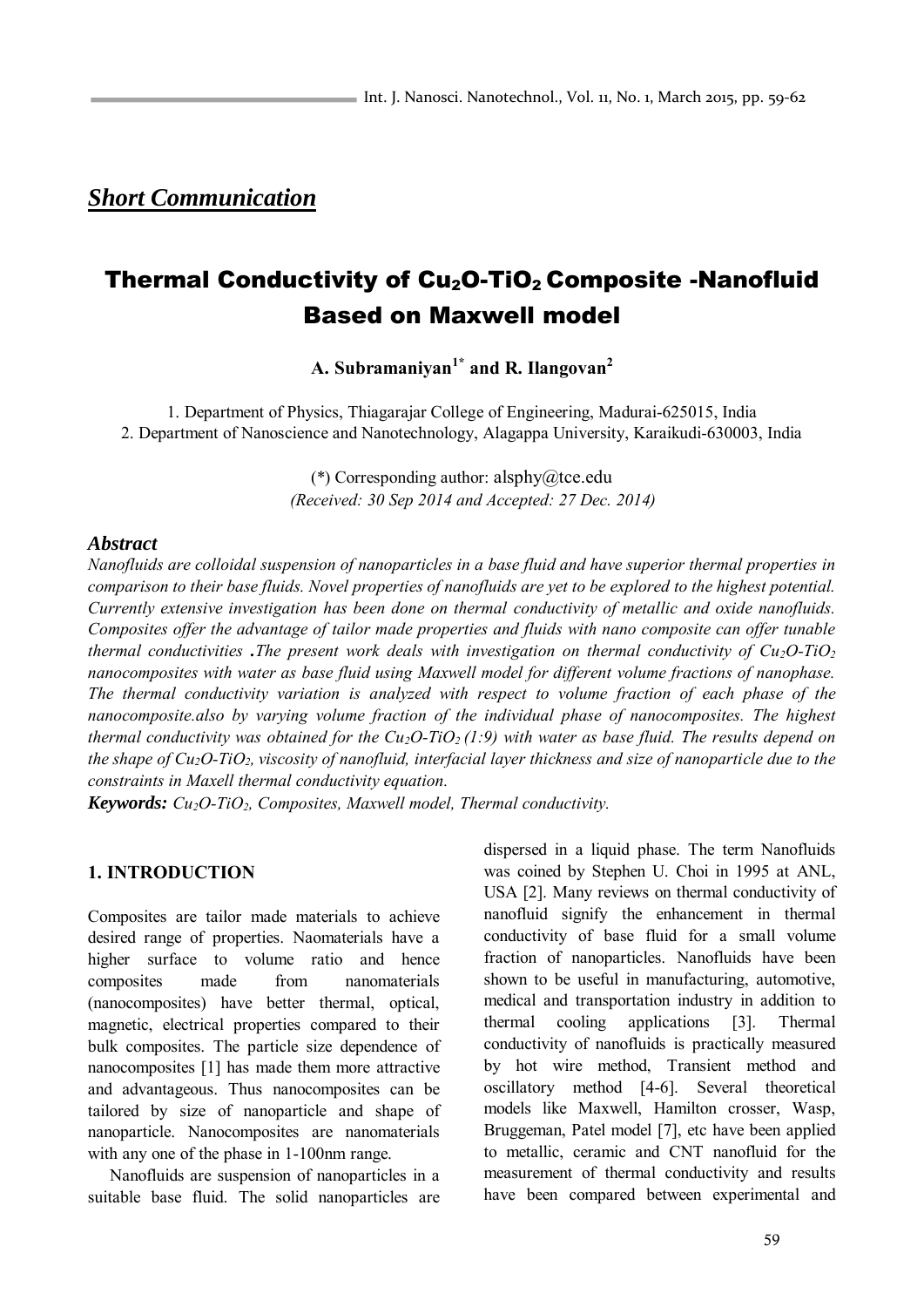theoretical values. A review on the existing analytical models is described by Arun S.Majumdar [8]. Efforts have also been laid on reducing errors between experiments and theory based on innovative Maxwell model with emphasis on interfacial particle layer thickness. Composite nanofluids (CNF) is yet to be investigated through Maxwell model and the present work deals with investigation on thermal conductivity of  $Cu<sub>2</sub>O TiO<sub>2</sub>$  (CNF) based on Maxwell model for the first time.

### **2. EXPERIMENTAL 2.1 Thermal conductivity of composite**

The thermal conductivity values of  $Cu<sub>2</sub>O$ ,  $TiO<sub>2</sub>$ , water and engine oil are taken as 4.5, 11.7, 0.613 and 0.141 in W/m-k respectively. These are approximate values of the thermal conductivity of solids and liquids at temperature of 25°C. The series model of nanocomposite is applied for different volume fractions of  $Cu<sub>2</sub>O$  using the below equation.

 $K_{\text{comp}}=K_{\text{Cu20}} V_{\text{Cu20}} + K_{\text{TiO2}} V_{\text{TiO2}}$ 

*Table 1. Thermal conductivity of composite* 

| $V_{Cu20}$ | $K_{comp}$ |
|------------|------------|
| 0.1        | 10.98      |
| 0.2        | 10.26      |
| 0.3        | 9.54       |
| 0.4        | 8.82       |
| 0.5        | 8.1        |
| 0.6        | 7.38       |
| 0.7        | 6.66       |
| 0.8        | 5.94       |
| 0.9        | 5.22       |



*Figure 1. Variation of thermal conductivity* 

The thermal conductivity of  $Cu<sub>2</sub>O-TiO<sub>2</sub>$ composite nanofluid is investigated for water and ethylene glycol as base fluids with a variable volume fraction of the composite from 0.11.Recently we have reported successful preparation and characterization of  $Cu<sub>2</sub>O-TiO<sub>2</sub>$  nanofluid [9]. The thermal conductivity of  $TiO<sub>2</sub>$  is 2.5 times the thermal conductivity of  $Cu<sub>2</sub>O$  but  $Cu<sub>2</sub>O$  can absorb more solar energy than  $TiO<sub>2</sub>$  over a wavelength range from 350 - 700 nm as reported by Maolin Zhang. The main purpose of the investigation is to exploit the best properties of  $Cu<sub>2</sub>O$  and  $TiO<sub>2</sub>$ combination to get maximum absorption of solar radiation and at the same time increase the thermal conductivity to achieve more efficient direct absorption solar collectors.

### **2.2 Maxwells model for Cu2O-TiO<sup>2</sup> composite nanofluid.**

Among the existing models for thermal conductivity of nanofluid, Maxwell model is the primary and simplest model. The model assumes spherical nanoparticles suspended in a continuous liquid matrix. Although the model does not include nanoparticle size and interfacial layer thickness of nanoparicle in nanofluid, it is the fundamental model explored by all investigators. The results of Maxwell model are in acceptable range as inferred from the overview on nanofluids by Manna [10]. Maxwell model estimates the thermal conductivity of nanofluid based on the equation

$$
\begin{array}{lll} K_{eff} = & K_p + 2 K_b + 2 (K_p - K_b) \; \Phi & x & K_b \\ & & K_p + 2 K_{b^-} \left( K_p - K_b \right) \; \Phi \end{array}
$$

Keff - Effective thermal conductivity of nanofluid Kb- Thermal conductivity of base fluid (Water,Ethylene glycol(EG))

Kp- Thermal conductivity of nanoparticles, nanocomposites of  $Cu<sub>2</sub>O-TiO<sub>2</sub>$ Ф- Volume Fraction.

To understand the effect of composite nanofluid the individual nanofluids are first investigated with Maxwell model.  $TiO<sub>2</sub>$  nanofluids have shown to be efficient in heat pipes  $[11]$  and  $Cu<sub>2</sub>O$  nanofluids are efficient solar nanofluids [12] Composite nanofluid is investigated with volume fraction (0.1,  $(0.5, 0.9)$  of Cu<sub>2</sub>O. This ensures the range of tunable properties obtained with the nanocomposite, the minimum and maximum effect of adding  $Cu<sub>2</sub>O$  in a TiO<sub>2</sub> matrix.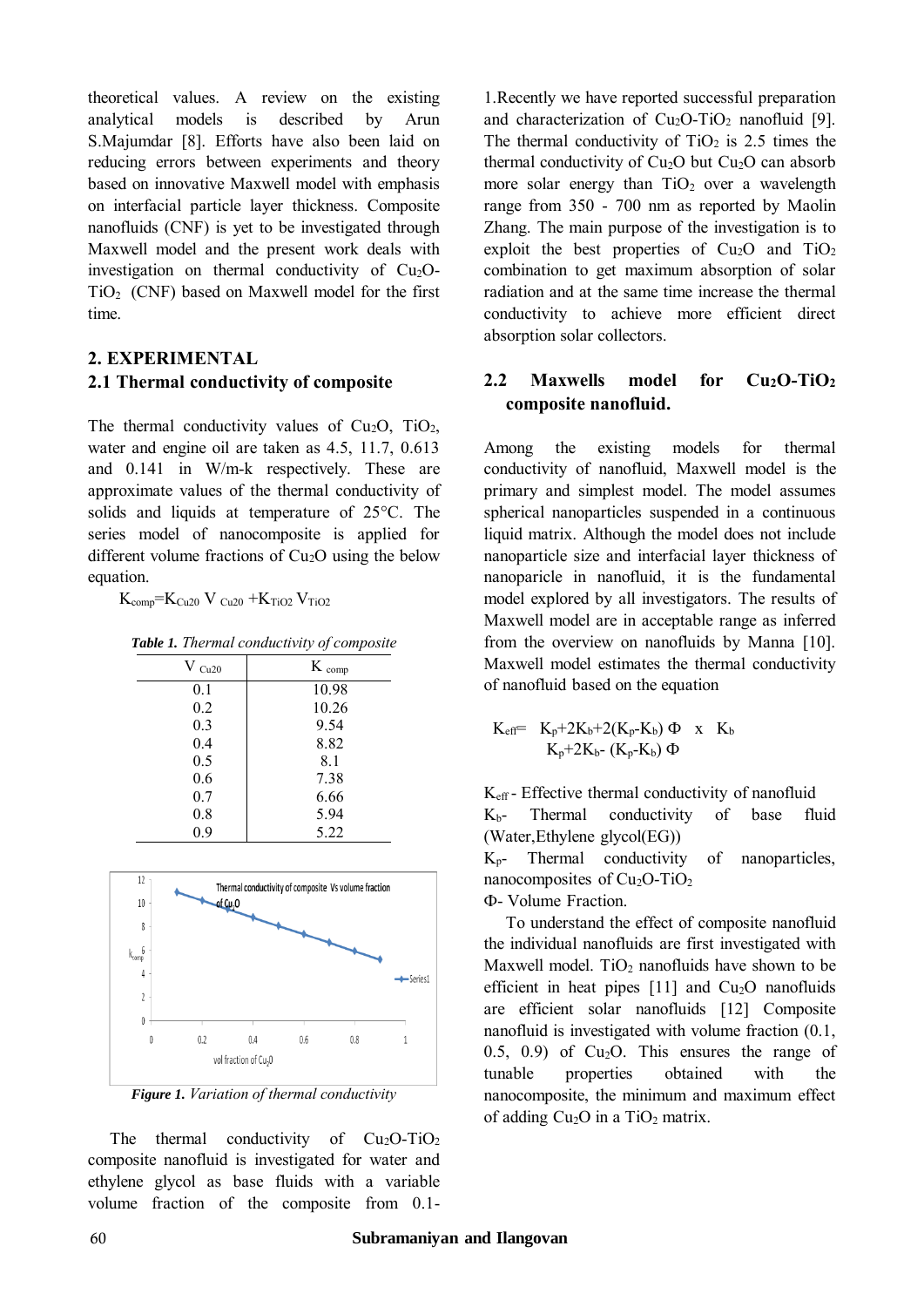

*Figure 2. Thermal conductivity of Cu2O nanofluids* 



*Figure 3. Thermal conductivity of TiO2 nanofluids* 



*Figure 4. Thermal conductivity of Cu2O TiO2 nanofluids with volume fraction of composites.* 

### **3. RESULTS AND DISCUSSION**

 $Cu<sub>2</sub>O$  and  $TiO<sub>2</sub>$  water nanofluids show high thermal conductivity in comparison to their ethylene glycol naofluids. Thermal conductivity of  $TiO<sub>2</sub>$  nanofluids are higher than  $Cu<sub>2</sub>O$  nanofluids irrespective of the base fluid which make them suitable for heat transfer applications. With increase in volume fraction the thermal conductivity of Cu2O nanofluids are higher in comparison to  $TiO<sub>2</sub>$  nanofluids.

The composite nanofluid (0.1,0.5,0.9) have almost the same thermal conductivity till 0.4 volume fraction of the composite solid phase for water base fluids and 0.7 for ethylene glycol base fluids. The percentage increase in thermal conductivity increases from 0.5 -1.But devices which depend on nanofluid technology usually employ low volume fractions of solid phase to ensure stability, prevent agglomeration, clogging abrasion and wear resistance. It is interesting to note that the composite nanofluid offers same results for low volume fractions with respect to thermal conductivities irrespective of the volume fraction of Cu2O in the composite. Based on above results we suggest volume farction of 0.4 solid phase and  $Cu<sub>2</sub>O-TiO<sub>2</sub>(1:1)$  ratio to give the highest possible results such as good thermal conductivity and better optical absorption in direct absorption solar collectors.

### **4. CONCLUSION**

The Maxwell model in combination with the composite series model has been investigated for the first time with a  $Cu<sub>2</sub>O-TiO<sub>2</sub>$  nanofluid. A Composite of  $Cu<sub>2</sub>O-TiO<sub>2</sub>$  in the ratio of 1:9 shows the highest value of thermal conductivity for all volume fractions for both the base fluids. Since optical absorption of  $Cu<sub>2</sub>O$  is higher than  $TiO<sub>2</sub>$ , (1:1) composite with volume fraction of 0.4 for water base fluids may show good absorption and good heat transfer characteristics essential for DASC.

#### **REFERENCES**

- 1. A.P. Alivasatos: Science. Vol. 277, (1996), pp. 933.
- 2. S.U.S. Choi: FED-., Vol. 231/MD-Vol. 66, (1995), pp. 99-105.
- 3. Wei Yu, Huaqing Xie: Journal of Nanomaterial, (2012) Article ID 435873.
- 4. J. Kestin, W.A. Wakeham: Physica A., Vol. 92, (1978), pp. 102-116.
- 5. X. Wang: Choi S.US,: J. Thermophysics and Heat transfer., Vol. 13, (1995), pp. 474-480.
- 6. S.K. Das and N. Putta: Thiesen, oetzel W: J. Heat Transfer., Vol. 125, (2003), pp 567-574.